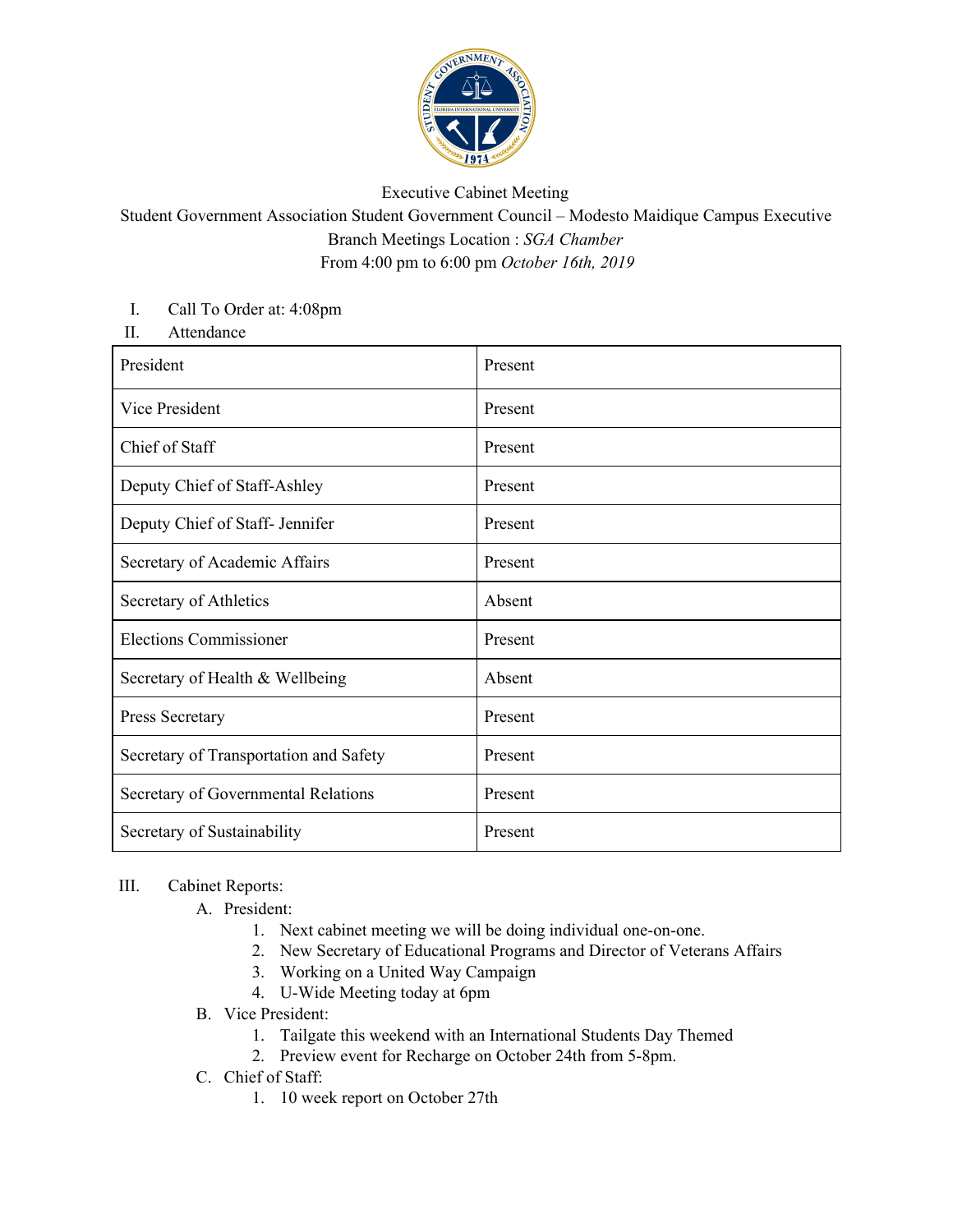- D. Deputy Chief of Staff-Ashley:
	- 1. Finishing up Zachs team of directors
	- 2. Need 2 directors
	- 3. Help Luisanna promote her event
	- 4. Financial Literacy Event
	- 5. Texted david to send me information of Congress so Zachs team can do the flyers
	- 6. Talked to David about
- E. Deputy Chief of Staff- Jennifer:
	- 1. Helping Isabella with the Block Party
- F. Secretary of Academic Affairs:
	- 1. ChangeMaker Week
		- a) Met up with Emani
		- b) Trying to push it for January and a pre-launch at the end of Fall.
	- 2. Research
		- a) Met with JC to find out what are the research initiatives
		- b) Making a list of what research initiatives are happening on campus right now.
	- 3. Beyond the Major
		- a) Still confirming the panelists. If you guys know anyone in Engineering/Computer Science and CARTA that would be interested in being a panelist, please let me know.
	- 4. Financial Literacy Event
- G. Secretary of Athletics:
- H. Elections Commissioner:
	- 1. Got my elections board confirmed this week
	- 2. Meeting with Rachel to discuss Marketing
	- 3. Meeting with my Election Board on Monday
	- 4. Planning on an Info Session next week Wednesday
- I. Secretary of Health & Wellbeing:
- J. Press Secretary:
	- 1. Doing headshots
	- 2. Working with my team to create flyers for Congress meeting.
- K. Secretary of Transportation and Safety:
	- 1. Called Brenda about the Scooters; No response
	- 2. No response from Chief Casas regarding Campus Safety Walk.
- L. Secretary of Governmental Relations:
	- 1. On November 20th we will have the Legislative lunch with legislative staff to talk to students.
- M. Secretary of Sustainability:
	- 1. The Arboretum Proposal Resolution was passed in Senate this week.
	- 2. Met yesterday with Lissett, Director of Sustainability. She wanted to see a few edits on our proposal and present it to her next week. Present to the Vice President and then Propose to the President.
- IV. New Business
	- A. Cabinet Weekly Reports
		- 1. Panther Connect
		- 2. Form